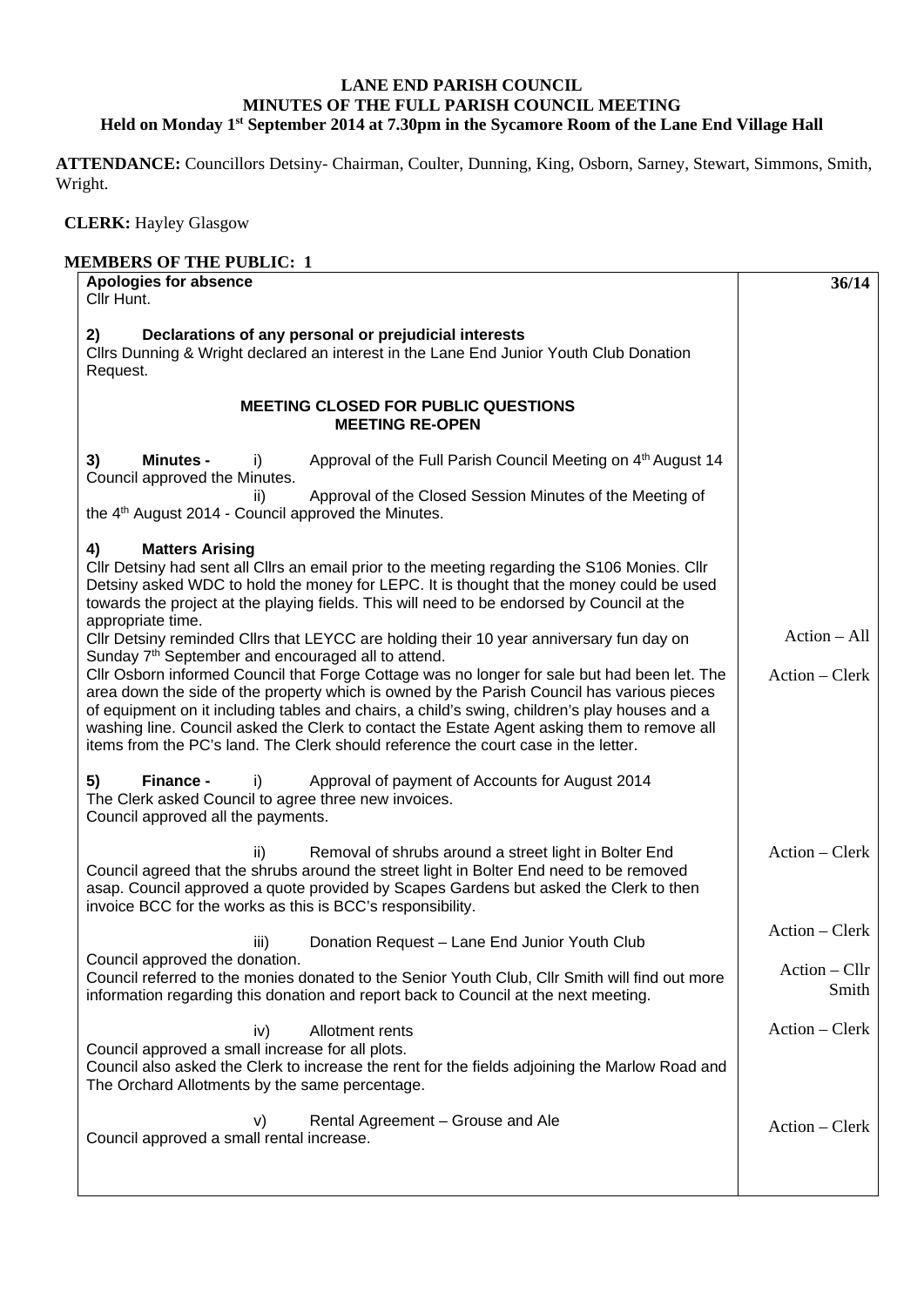| 6)                                                                                               | <b>Parish Council Insurance</b>                                                      |                                                                                                                                                                                             | 37/14               |
|--------------------------------------------------------------------------------------------------|--------------------------------------------------------------------------------------|---------------------------------------------------------------------------------------------------------------------------------------------------------------------------------------------|---------------------|
|                                                                                                  | The Clerk provided 3 insurance quotes and recommended the 3 year long term agreement | Action – Clerk                                                                                                                                                                              |                     |
|                                                                                                  | which the current provider Aviva be renewed.                                         |                                                                                                                                                                                             |                     |
|                                                                                                  | Council approved the Clerks recommendation.                                          |                                                                                                                                                                                             |                     |
| Footpath 25<br>7)                                                                                |                                                                                      |                                                                                                                                                                                             |                     |
|                                                                                                  |                                                                                      | CIIr Coulter reported that Persimmon Homes has started erecting further fencing which is set                                                                                                | Action – Clerk      |
|                                                                                                  |                                                                                      | away from the Boundary line. The Planning Officer has been away on holiday and therefore                                                                                                    |                     |
| the PC has no further update.                                                                    |                                                                                      |                                                                                                                                                                                             |                     |
|                                                                                                  |                                                                                      | Council asked the Clerk to chase Richard White and update Council at the October meeting.                                                                                                   |                     |
| 8)                                                                                               | Clerk's report                                                                       |                                                                                                                                                                                             | Action – Clerk      |
|                                                                                                  |                                                                                      | Council had asked the Clerk to request a set of keys from the LESA Clubhouse so the LEAG                                                                                                    |                     |
|                                                                                                  |                                                                                      | can hold their meetings. LESA have been contacted a number of times but have failed to                                                                                                      |                     |
|                                                                                                  | reply. Council asked the Clerk to pursue this matter.                                |                                                                                                                                                                                             | Action - Clerk      |
|                                                                                                  |                                                                                      | LEAG has sent Cllr Coulter proposals for the Lease at the playing fields. The Clerk should                                                                                                  |                     |
|                                                                                                  |                                                                                      | forward this to all Councillors and any comments should be sent to the Clerk and Cllr Coulter.<br>It has been noted that the bins outside the boundary of Woodpeckers have not been removed | Action – Clerk      |
|                                                                                                  | yet. The Clerk will send a further letter.                                           |                                                                                                                                                                                             |                     |
| Council noted the report.                                                                        |                                                                                      |                                                                                                                                                                                             |                     |
|                                                                                                  |                                                                                      |                                                                                                                                                                                             |                     |
| 9)                                                                                               |                                                                                      | <b>Invitations to Meetings, Correspondence &amp; Reports received</b>                                                                                                                       |                     |
| Council noted the report.                                                                        |                                                                                      |                                                                                                                                                                                             |                     |
| 10)                                                                                              | <b>Matters raised by Councillors</b>                                                 |                                                                                                                                                                                             |                     |
|                                                                                                  |                                                                                      | Cllr Stewart reported that he and Cllr Hunt had discussed options and locations for the                                                                                                     | $Action - Cllr$     |
|                                                                                                  |                                                                                      | Christmas Tree. Cllr Stewart will send the Clerk an email with various options, this can be                                                                                                 | Stewart             |
|                                                                                                  |                                                                                      | discussed at the October Meeting. Cllr Smith will request a budget for CITV at the October                                                                                                  |                     |
| meeting.                                                                                         |                                                                                      |                                                                                                                                                                                             | $Action - Cllr$     |
|                                                                                                  |                                                                                      | CIIr Stewart suggested that there is a small area outside McColl's Newsagent where the cycle<br>rack could be positioned. Councillors would look at the location and advise their comments. | Smith               |
|                                                                                                  |                                                                                      | It was pointed out that the condition of the road on Simmons Way near the construction that                                                                                                 | Action - All        |
|                                                                                                  | has taken place is unacceptable. Clerk to contact BCC.                               |                                                                                                                                                                                             |                     |
|                                                                                                  |                                                                                      | CIIr Osborn informed Council that Culver Graphics went to the Planning Committee last week.                                                                                                 | <b>Action Clerk</b> |
| There were concerns over the line of path. Cllr Stewart will draft a statement for Clerk to send |                                                                                      |                                                                                                                                                                                             |                     |
|                                                                                                  |                                                                                      | to the Planning Officer and Chairman of the Planning Committee.                                                                                                                             | <b>Action Cllr</b>  |
|                                                                                                  |                                                                                      | Cllr Osborn reported that there are motorbikes going down Moor Common and Moorend                                                                                                           | Stewart/Clerk       |
|                                                                                                  |                                                                                      | Common. Council asked if Katy Dunn could contact the Police on this issue.<br>Cllr Wright reported that the Cadmore End Church has requested parking for their festival on                  |                     |
|                                                                                                  | The Common. Council agreed.                                                          |                                                                                                                                                                                             | Action - Clerk      |
|                                                                                                  |                                                                                      | Council asked the Clerk to chase Meakes re the Bus Shelter and also ask when they will be                                                                                                   |                     |
| clearing the site.                                                                               |                                                                                      |                                                                                                                                                                                             |                     |
|                                                                                                  |                                                                                      | Cllr Detsiny circulated a report to all Councillors re Car Parking.                                                                                                                         | Action – Clerk      |
|                                                                                                  |                                                                                      |                                                                                                                                                                                             |                     |
| 11)                                                                                              |                                                                                      | Planning: To consider new applications and receive Wycombe District Council                                                                                                                 |                     |
| <b>Decisions and Appeals</b>                                                                     |                                                                                      |                                                                                                                                                                                             |                     |
|                                                                                                  |                                                                                      |                                                                                                                                                                                             |                     |
| <b>New Applications</b>                                                                          |                                                                                      |                                                                                                                                                                                             | Action – Clerk      |
|                                                                                                  | 3 Diamond Cottages                                                                   | Householder application for the construction of part                                                                                                                                        |                     |
| 14/07102/FUL                                                                                     | Moor Common Lane                                                                     | single, part two storey rear extension                                                                                                                                                      |                     |
|                                                                                                  | End                                                                                  | No Objection.                                                                                                                                                                               |                     |
|                                                                                                  | Woodland View                                                                        | Householder application for construction of a new timber                                                                                                                                    |                     |
| 14/06950/FUL                                                                                     | Finings Road Lane                                                                    | frame two bay garage with integral storage                                                                                                                                                  |                     |
|                                                                                                  | End                                                                                  | No Objection.                                                                                                                                                                               |                     |
|                                                                                                  | Mast 569 Widdenton                                                                   | Replacement of existing 3no. antennas with 3 no. new                                                                                                                                        |                     |
| <u>14/06947/FUL</u>                                                                              | Reservoir Park Lane                                                                  | antennas, installation of 2 no. new 300mm dish<br>antennas plus ancillary works.                                                                                                            |                     |
|                                                                                                  | Lane End                                                                             | No Objection.                                                                                                                                                                               |                     |
|                                                                                                  |                                                                                      | Householder application for construction of part single,                                                                                                                                    |                     |
| 14/06932/FUL                                                                                     | Oak Cottage Church                                                                   | part two storey rear extension, fenestration alterations                                                                                                                                    |                     |
|                                                                                                  | Road Lane End                                                                        | including rear dormer extension and cedar cladding to                                                                                                                                       |                     |